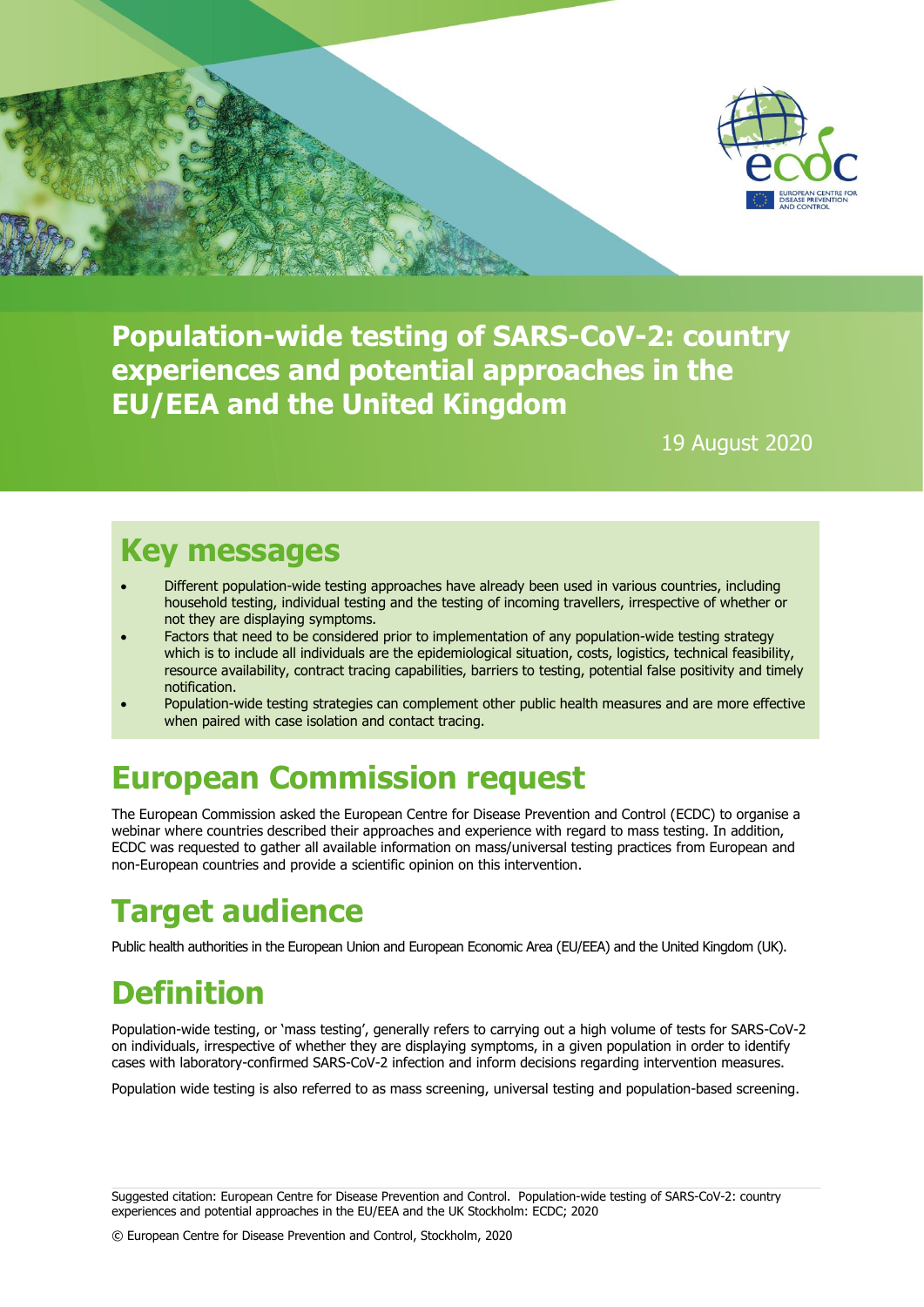# **Scope of this document**

This document summarises country experiences and perspectives relating to the objective and application of different population-wide testing approaches and discusses the options in the context of the EU/EEA and the UK. The testing of all individuals in a specific setting as part of an outbreak investigation (e.g. related to an occupational setting) or a research study are not considered to be population-wide testing in the context of this document. Details on the screening of particular targeted populations (e.g. testing of pregnant women on labour and delivery wards, testing of residents and staff in long-term care facilities, testing of all patients prior to surgery, etc.) are also not included in this document.

# **Background**

Robust testing capacity, prompt isolation of cases and timely and effective contact tracing and quarantine of identified contacts, along with other measures such as social distancing, are currently the main pillars of the COVID-19 public health response [1]. Over the course of the COVID-19 pandemic, testing strategies within the EU/EEA and the UK have focussed primarily on individuals with clinically compatible symptoms of SARS-CoV-2 infection and individuals in high-risk groups (e.g. healthcare workers, staff and residents of long-term care facilities), in accordance with the ECDC case definition, surveillance strategy and long-term care facility surveillance guidance [2-4].

Possible objectives of population-based testing are:

- to decrease incidence to manageable levels and prevent or reduce the need for stringent nonpharmaceutical interventions during widespread transmission;
- to estimate prevalence and understand how many cases are infectious at a given point in time to help control the epidemic;
- to identify areas or settings where it is not clear what is driving transmission and understand the true incidence and description of cases in terms of geography and demographics to allow for more targeted measures.

As response measures have gradually been lifted and the movement of people has increased, many countries within the EU/EEA and the UK have also expanded testing to include individuals, irrespective of whether they are displaying symptoms. Expanded testing strategies are based on the assumption that undetected asymptomatic or pauci-symptomatic and mild cases not accessing healthcare or being tested for SARS-CoV-2 infection can have a substantial impact on transmission and spread.

# **Methods**

This report is based on information gathered during a webinar on strategies for population-wide testing arranged jointly by ECDC and the World Health Organization (WHO)'s Regional Office for Europe, literature searches, and email enquiries sent to country representatives.

## **Webinar on strategies for population-wide testing**

On 31 July 2020, in collaboration with the WHO's Regional Office for Europe, ECDC invited over 53 countries, and representatives of the global centres for disease control and prevention (Africa, Canada, Caribbean, China, Korea, Israel, Thailand, and the United States) to participate in a webinar. Over 110 participants joined the webinar to listen to experts presenting from Denmark, the UK (England), Germany, Republic of Korea, Luxembourg and Singapore, and modelling experts from the Imperial College London, UK.

### **Literature search**

Searches were performed on 11 August 2020 in a COVID-19 EndNote reference library database maintained by ECDC's Library. This included 47 678 records at the time of search.

The EndNote library database is designed to retrieve all new publications related to COVD-19 in PubMed from the start of the epidemic and is updated daily. It is complemented by the monitoring of journal websites, COVID-19 specific publishers' portals for new publications, and preprint portals for upcoming publications.

Natural vocabulary (i.e. keywords) were used to represent the concept of universal testing; searches were run in in all fields and truncation was applied. The search terms used were 'universal', 'population-wide', 'mass', 'group', 'comprehensive' and 'systematic' in a phrase with either 'test\*' or 'screen\*'. Additionally, all searches were run with either SARS-Cov-2 or COVID-19 in the middle of the phrase (e.g. universal SARS-Cov-2 test\*). Different spellings/hyphenations of the same term were applied (e.g. population-wide, population wide, population-wide).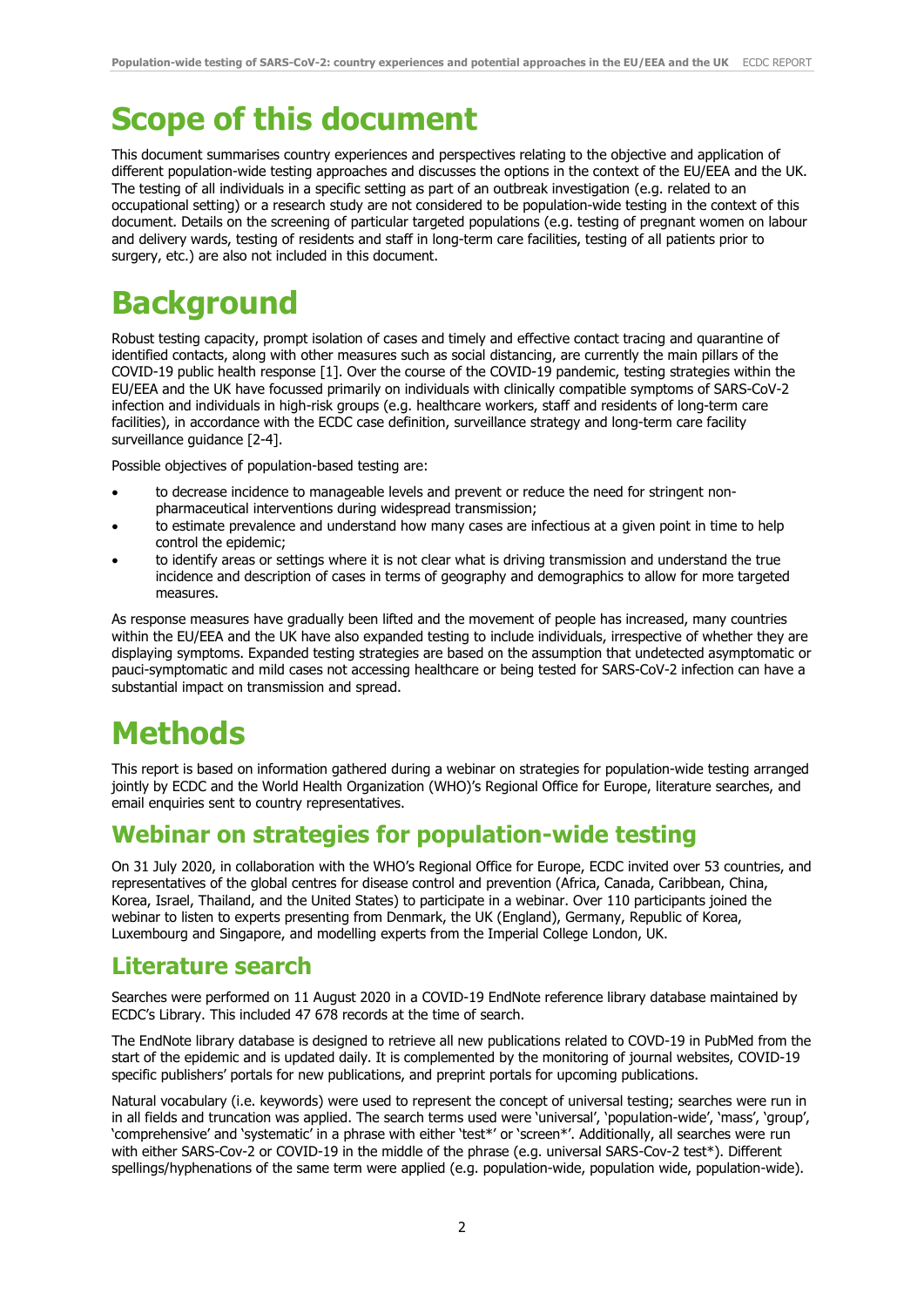To be considered relevant, studies needed to address the description or experiences of population-wide testing in a country. All modelling studies and articles related to testing special populations with regard to outbreaks or clusters have been excluded. In addition to publications mentioned during the webinar, other sources were reviewed based on references within the articles. A total of 264 articles were identified from the searches. Of those 264 articles, seven were included after a screening of their title and abstract and of these, five were included based on a review of their full text.

## **Enquiry to the extended network of countries within the EU/EEA and UK and selected non-EU countries**

On 24 July 2020, ECDC sent an enquiry to the extended network of ECDC National Focal Points for Influenza and the Operational Contact Points for Influenza and COVID-19 in 53 countries, including the EU/EEA, the UK and selected non-EU countries. The enquiry asked (both in English and Russian) whether their country was conducting or planning to conduct some form of population-wide testing of individuals, including those without symptoms. If yes, they were asked to share relevant references or links in their email reply (see Annex 1, Table A). Answers were free text and responses to the enquiry were supplied voluntarily. The recipients of the inquiry were reminded to respond several times prior to the deadline in order to ensure due diligence in capturing as many responses as possible.

## **Results**

### **Testing capacity and implementation of population-wide testing**

The basis of population-wide testing is the availability of a high testing capacity in a country or region. During the webinar, the presenting countries reported the following daily national testing capacities: Luxembourg's maximum testing was 1 800 tests/100 000 population (11 000 tests/day)[5], the UK 250 tests/100 000 population (165 750 tests/day) [5], Singapore 700 tests/100 000 population (40 000 tests/day), Denmark 280 tests/100 000 population (16 300 tests/day)[5], Germany conducts approximately 99 tests/100 000 population (82 000 tests/day)[5], and the Republic of Korea carries out 39 tests/100 000 population (20 000 tests/day).

Of the 53 countries asked about their plans to conduct some type of population-wide testing of individuals irrespective of symptoms, 26 replied. A total of 17 countries reported that they were not conducting any population-wide screening of individuals, irrespective of symptoms, while six countries (Denmark, France, Germany, Lithuania, Luxembourg, and the UK) reported conducting some type of population-wide testing of all individuals that met the scope of this report. Detailed strategies, as presented during the webinar, were included with the responses received via email in Table A of Annex 1.

## **Approaches to population-wide testing**

### **Household testing**

Testing of many households at the population-wide level will help to better understand the epidemiological situation in a country with more granular demographic data. In addition, the following objectives were presented for conducting population-wide household testing:

- to better understand transmission within the household setting and estimate secondary attack rates;
- to characterise secondary cases and understand the range of clinical presentations, risk factors for infection, and detect asymptomatic infections.

Several countries have applied such an approach and details appear below.

In the United Kingdom, there are several large population-based household studies looking at approximately 100 000 households to learn more about transmission, but no results are yet available.

Iceland conducted random population testing and tested 6% of the population in April 2020 [6].

From January to March 2020, the Republic of Korea analysed 59 073 contacts of 5 706 cases and of 10 592 household contacts, 11.8% of household contacts were COVID-19 positive compared to 1.9% positivity in nonhousehold contacts [7].

Luxembourg's goal is to test one person within each household every week to gain a longitudinal perspective on household transmission. Family gatherings including dinner parties made up a large part of Luxembourg's identified clusters.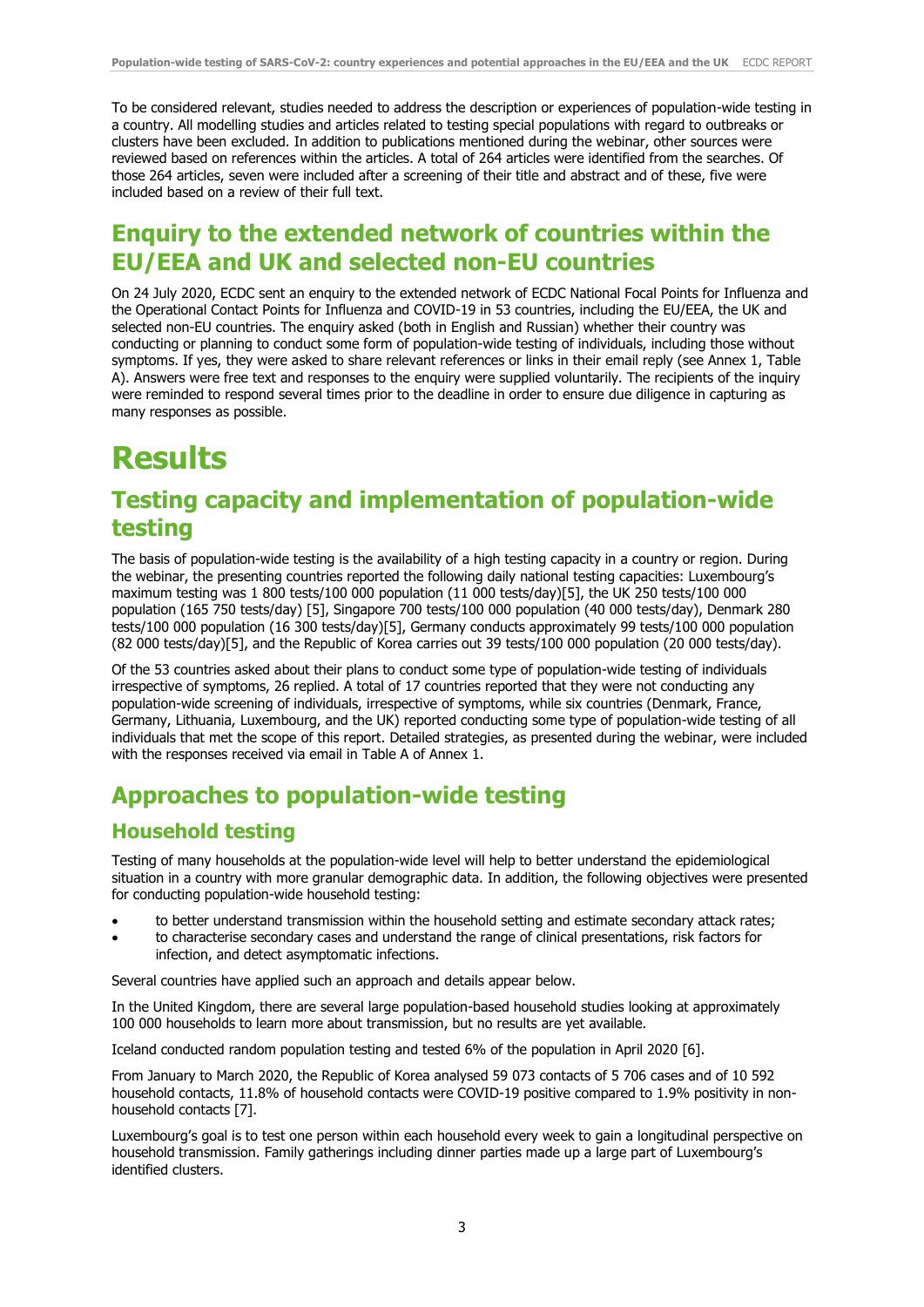In South Africa, a community screening and testing approach was among the early responses to the pandemic, guided by the presence of a case and the social vulnerability of the community. Community health workers went from door to door to identify any person with COVID-19 symptoms [8].

With known rates of transmission higher in the household setting than in non-household settings, households represent potentially large numbers of undetected cases.

#### **Population-wide individual testing**

The objectives for individual-initiated testing for SARS-Cov-2 vary. For example, the public might be interested in knowing their COVID-19 test status and willing to play an active role in being tested for infection. If travel, movement, employment, and other factors are dependent on test status, the public might be required to initiate and seek out testing. Denmark, France, Luxembourg, the Republic of Korea, and other countries have made the testing process free and widely available to all those who want to be tested, resulting in a high-volume of tests being requested.

Different methods have been applied to the offer of individual-initiated testing and some countries have been innovative in their approaches - e.g. establishing mobile testing sites, or drive-through testing centres [9-11], and making the testing process free and widely available.

A public hospital in Seoul, in the Republic of Korea constructed phone booths to offer fast and easy testing for anyone concerned about their infection status. One person at a time can enter the glass-walled booth and have a quick consultation with a healthcare worker on the other side of the glass. After the consultation, the healthcare worker can place their arms into rubber gloves embedded into the walls and collect a sample before the booth is quickly disinfected and the total time taken is seven minutes per person [12]. Massachusetts General Hospital in the United States has also tested and deployed personal protective booths to provide tests for the community, using a human-centred design that also protects the healthcare worker [13]. The US reports having the capacity to test 2 000 tests/100 000 population (700 000 tests/day) [14], but has reported delays of up to two weeks in getting results back to individuals, thereby preventing effective contact tracing and timely isolation of positive cases.

Vietnam has established population-wide testing locations in Hanoi and provided free food and accommodation to everyone during the mandatory quarantine period, irrespective of nationality. All tests have also been provided for free to all suspected cases and close contacts of cases [15].

France is offering free testing for everyone and has established mobile testing centres located in places where there is a mix of people and/or high density populations, such as in touristic cities. All tests are free and are offered without prescription and, most of the time, without the need for an appointment (See Annex 1).

Patient-initiated testing tends to work best when testing is easily accessible, free, has low/no barriers to entry (e.g. does not require registration or prescription), and when case notification turnaround times are fast (<24 hours). In order to conduct such tests, testing sites and facilities need to be established, adequate staff trained and the logistics of testing and contact tracing coordinated.

#### **Testing incoming travellers**

In the Republic of Korea, Singapore, Germany, Luxembourg, and many other countries testing is mandatory for incoming travellers with the objective of limiting re-introduction and transmission of the virus.

Luxembourg has a large cross-border commuter population with over 200 000 incoming travellers every day. The objective of testing commuters at entry sites (airport, stations, and international entry points) was to identify cases and control the epidemic. In conjunction with the lifting of confinement measures, Luxembourg anticipated extended contact tracing to prevent the need for re-implementation of blanket confinement measures. Crossborder workers accounted for 16% of infections, with limited evidence of spread in the workplace setting itself. Luxembourg found that the lifting of measures and increased social interactions accounted for the rise in cases.

Singapore enforces temperature/health screening at ports of entry and has mandatory quarantine for all incoming travellers to reduce importation of cases. If travellers become symptomatic during their quarantine, they undergo swabbing. If they do not have any symptoms, they undergo pre-exit testing on Day 14. Singapore reported that 50% of those travellers testing positive were asymptomatic.

The Republic of Korea also performs temperature screening and testing of all incoming travellers on Day 3 and Day 14 of mandatory quarantine. Some travellers have been found positive on Day 14. Based on preliminary analysis, the proportion of asymptomatic cases confirmed among travellers is lower than the proportion of asymptomatic cases in community outbreaks and further analysis is ongoing to determine the underlying factors. Cases in travellers tended to be in younger age groups than cases in the general population. There is an ongoing evaluation of the results of this testing strategy.

In addition, several countries (e.g. USA and China) have carried out temperature screening to identify infected incoming travellers at airports [16].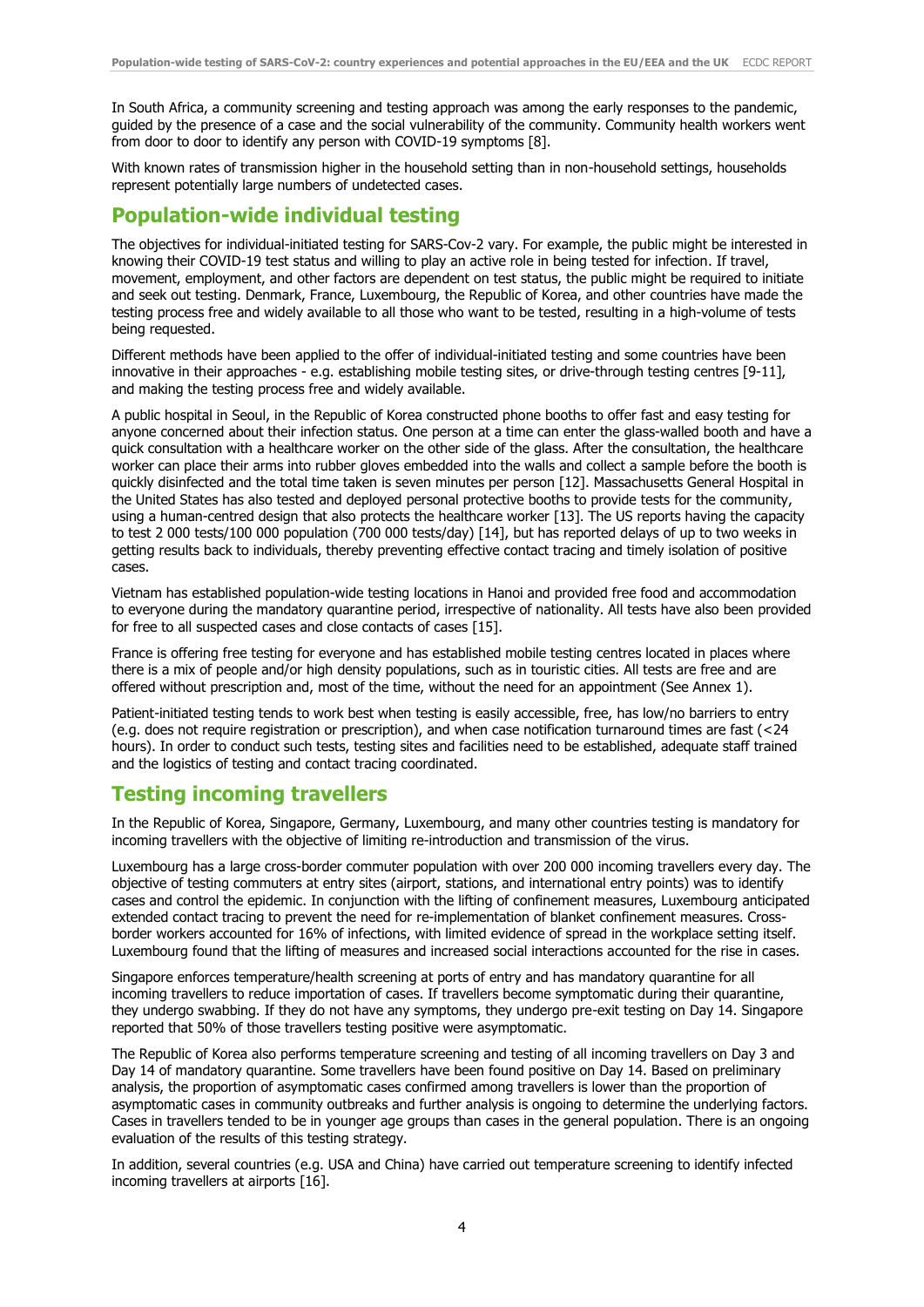Testing of incoming travellers requires ongoing communication on testing procedures and protocols concerning quarantine requirements. Protocols for primary and secondary screening require defined mechanisms, clear case definitions, an adequate number of trained, competent primary and secondary screeners, adequate personal protective equipment for personnel, and a way in which to isolate suspected cases safely from other travellers [17]. Other considerations which need to be taken into account when testing at ports of entry/exit are the volume of travellers, the types of travellers (foreign or domestic), the location's connectivity with other communities, transmission of COVID-19, and the safety and security of all those involved. Ideally, mechanisms for communication with airlines and authorities in other countries should be in place in order to facilitate contact tracing if infected travellers are identified.

### **Targeted testing of populations in specific settings**

Most EU/EEA countries and the UK regularly test individuals in high-risk settings such as at healthcare facilities. Of the eight countries that responded to the ECDC enquiry that are not currently planning population-wide testing of individuals without symptoms, at least five regularly test individuals without any symptoms in high-risk settings - e.g. healthcare workers, individuals working in long-term care facilities, and people in various other settings, such as patients admitted to hospitals, individuals in specific occupational settings, prisons, etc.).

Testing in these settings has sometimes been described as occurring in response to a cluster of cases reported in that group or setting, or carried out to protect vulnerable populations (i.e. patient groups, health workers, patients or long-term care facility residents) and therefore the objectives may differ to those for population-wide testing, as defined in this document.

### **Test methodologies**

Pooling or group testing of specimens is faster than individual testing and saves on resources [18]. According to evidence from mathematical modelling and a literature review, population-wide testing in large populations will only be possible by means of pool-based strategies [19]. For infection rates from 0-2.5%, binary splitting pooling seems to be the best method [19]. ECDC has provided a methodology for estimating the point prevalence of SARS-CoV-2 infection through pooled RT-PCR testing [18].

Another approach to consider is the use of high-specificity screening tests that produce results within less than an hour. For example, a rapid antigen test that has a high specificity but does not achieve the sensitivity of a nuclear acid amplification test (NAAT) could be used as a screening test [20]. As the number of false negative tests increases at lower sensitivity, the negative test results would need to be confirmed with an NAAT. The positive test results would be dependent on the specificity of the test. An example of a diagnostic decision tree based on a rapid antigen screening test is available from Mertens et al. [20].

### **Contact tracing**

Population-wide testing could be complemented by contact tracing activities to contribute to transmission reduction by following up contacts of symptomatic cases and cases identified as pauci-, pre- or asymptomatic. Ideally, the resources in place to carry out contact tracing should be able to maximise the impact of populationwide testing rather than just isolating identified laboratory-confirmed cases. However, population-wide testing could potentially result in the identification of large numbers of cases, which could be a challenge for contact tracing operations, requiring considerable additional resources to follow up contacts. ECDC has published guidance on how to increase the contact tracing capacity [21]. If resources are limited, there are ways to prioritise contact tracing operations, such as only tracing those contacts with the highest risk exposure to the case. This and other resource-saving measures are included in the guidance [21]. ECDC has also published general guidance on how to perform contact tracing [22]. When conducting robust testing, it is important to remember that contact tracing is most effective when testing is conducted soon after symptom onset.

### **Considerations for testing strategies when physical distancing measures are being relaxed**

When populations are subject to stringent physical distancing measures, enhanced testing and robust contact tracing are not as crucial as when people are allowed to move freely within the community. Singapore reported that while stringent measures were in place and people were working from home, contact tracing for cases consisted mainly of household contacts, ranging from 5-10 people per case. Before relaxing physical distancing measures, countries should increase testing availability and coverage, paired with robust contact tracing to achieve similar (modelled) results to strict physical distancing with a core (more limited) testing strategy [23]. Increased testing will ensure rapid feedback from surveillance systems on any resurgence in cases and help to target the reintroduction of measures on a geographical basis.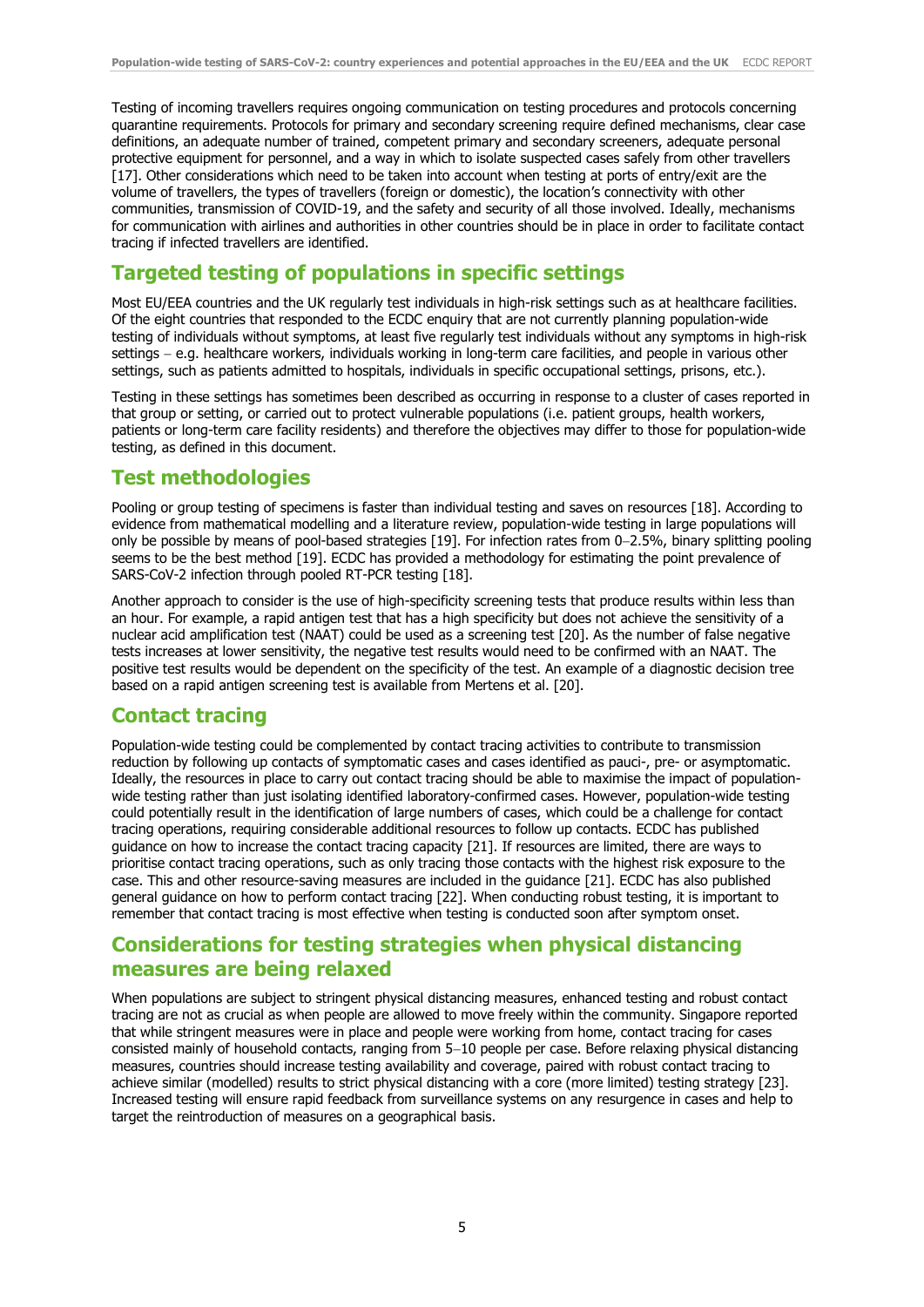## **Challenges Individuals' compliance with (repeated) testing, irrespective of symptoms**

As healthcare workers in hospitals and long-term care facilities are at high risk of exposure, they are tested more often than other asymptomatic individuals in the general population. For example, Liechtenstein has reported that healthcare workers are becoming less willing to be tested regularly, due to the fact that they have already been tested so frequently. Other countries have expressed concern about issues concerning compliance with mandatory testing of incoming travellers. Luxembourg and Germany suggested that a 14-day mandatory quarantine could be issued if an individual refuses to be tested, although this option is not always possible for certain essential workers with high rates of exposure. Compliance issues can also arise when disease prevalence rates are low in the community. The public is less willing to be tested regularly when there does not appear to be a threat.

### **Logistics**

-

The speed of testing and associated contact tracing following the identification of laboratory-confirmed cases is critical. While researchers continue to improve the accuracy of the tests, other aspects of testing can be addressed through logistics, such as notification of results via automated processes, apps, and/or only providing positive results. Testing is limited by access, supply shortages, and logistical issues related to diagnostic tests. Minimising the time from testing to result (i.e. turnaround time) and maximising the number of people who can be tested in a given time is essential.

While countries described a robust capacity for testing, they also described challenges in coordinating the logistics of multiple testing sites, laboratories, and the provision of timely notifications. Luxembourg reported that the time from sampling to notification of results was generally 24 hours but could be up to 48 hours. Long delays in waiting for test results lead to unnecessary quarantining and absenteeism from work, as well as delayed diagnosis and contact tracing. This in turn will increase the number of contacts to identify, placing an extra burden on resources and having an impact on the effectiveness of the contact tracing itself. Essential workers may become less willing to comply with regular testing as the pandemic progresses and during periods of low transmission.

#### **Large-scale testing and test performance**

When evaluating the impact of large-scale testing of asymptomatic people, it is important to understand the trade-off between reduced transmission resulting from the additional cases identified, and the proportion of extra effort and cost required due to the larger number of tests to be carried out. For example, the total number of people with a false positive result, who may end up being isolated and having their contacts quarantined unnecessarily, will increase. This number of false positives is a function of the specificity of the PCR, the number of non-infected individuals being tested and the prevalence of the infection in a population. For PCR-based tests, the specificity is generally very high (in the order of >99.5%) and many tests resulted in a virtual 100% specificity across several studies [24]. By analogy, the number of false negative results is a function of the sensitivity of the test, which is generally high for PCR-based tests, although not perfect.

As illustrated in Table 1 below, the positive predictive value will be lower if there is low disease prevalence. The table provides an example of the expected number of true/false positives and true/false negatives per million tests performed, for a test sensitivity of 98%, a test specificity of 99.9% and 0.1% of infected cases in the total population. Assuming that the test result is the sole basis for diagnosis, in this example 999 000 people would be tested unnecessarily, of whom 999 would be falsely diagnosed with COVID-19. Conversely, out of 1 000 actual COVID-19 cases, 20 would remain undetected (Table 1).

#### **Table 1. Expected numbers of true/false positives and true/false negatives for one million tests performed, a test sensitivity of 98%, a test specificity of 99.9% and 0.1% of infected cases in the total population<sup>1</sup>**

| <b>Has COVID-19</b> | <b>Test positive</b> | <b>Total</b>            |           |
|---------------------|----------------------|-------------------------|-----------|
|                     | <b>Yes</b>           | <b>No</b>               |           |
| Yes                 | True positives: 980  | False negatives: 20     | 1 000     |
| No                  | False positives: 999 | True negatives: 998 001 | 999 000   |
| <b>Total</b>        | 1979                 | 998 021                 | 1 000 000 |

 $<sup>1</sup>$  Note: sensitivity of PCR under field conditions may be lower than that calculated in the laboratory setting.</sup>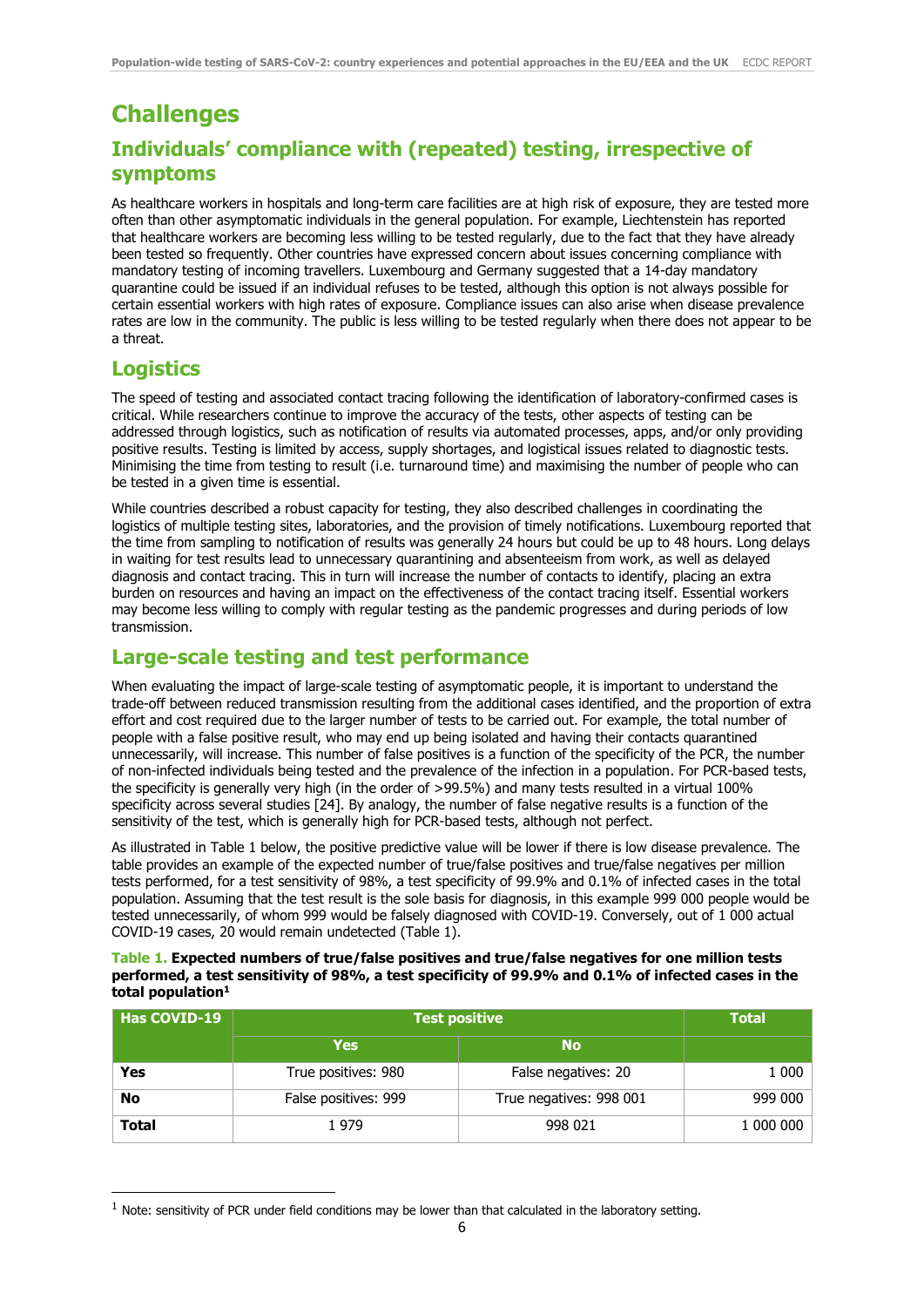In addition to concerns about false positivity results, other issues to consider in relation to population-wide testing are that there is still no consensus on a CT value that can be used as a decision threshold and that viral load is not routinely measured in many settings. Therefore, population-wide testing may result in a number of RT-PCR cases that are no longer infectious but still result in unnecessary case isolation and quarantining of contacts.

#### **Resource limitations**

All testing approaches require significant resources and corresponding logistical support and guidelines. Moreover, population-wide testing requires a large number of reagents, consumables, human resources, and laboratory coordination and support. Testing approaches must be sustainable as it is predicted that SARS-CoV-2 will be in circulation for a long time. There will always be limitations on human resources, timeliness, national coordination, communication to and reception by the public. These cost should be weighed against possible savings in terms of reduced numbers of cases requiring hospitalisation and ICU support, mortality, work absenteeism and the need for lockdowns and other onerous measures. Therefore, before embarking upon population-wide testing, countries should assess the advantages, disadvantages, and appropriate geographical scale of this approach against the intended public health objectives.

The effectiveness of wide-scale testing remains unknown and the costs of finding one positive case among many individuals, irrespective of symptoms, might be high. In addition, population-wide testing can result in poor international alignment and biased comparisons of COVID-19 incidence rates among countries with differing testing indications and strategies.

### **Knowledge gaps**

Future assessment studies of large-scale testing are needed to evaluate the yield of the efforts and to calculate the cost effectiveness of this approach compared to other measures. It is also important to understand the true proportion of asymptomatic cases within special groups or populations so that interventions and recommendations can be tailored for implementation at the local level. The infectiousness and transmissibility of asymptomatic cases remains unclear and warrants further study.

Information detailing population-wide testing strategies for SARS-COV-2 is largely missing from the peerreviewed literature, meaning that the evidence available to guide countries in their decision-making is limited. In addition to the sparse literature, this report is limited to the information provided by the countries during the webinar and by the respondents to ECDC's email enquiry. It is possible that other countries may be able to provide more experience and further perspectives in this area, however these are unknown to ECDC at present.

## **Conclusions**

In light of the evidence available at the time of writing, population-wide testing can be considered when:

- it is necessary to rapidly decrease disease incidence in a community and thereby reduce the pressure on the healthcare system;
- a community is experiencing very low levels of transmission and one of the public health goals is to eliminate the disease (e.g. to resume normal activities or relax non-pharmaceutical interventions);
- it is necessary to understand disease prevalence by age, ethnicity, setting, location, etc. in order to target public health measures (e.g. when community transmission continues despite appropriate nonpharmaceutical interventions and contact tracing).

If a country has a population-wide testing strategy and has achieved near disease elimination and is no longer detecting ongoing transmission, as in New Zealand and Iceland, it may consider testing domestic and foreign travellers upon (re)entry to avoid reintroduction of cases. Movement of people within and between countries is associated with a risk of ongoing transmission. However, focusing solely on high-volume testing of travellers from areas of high incidence should not supersede continuous monitoring of virus circulation within the population and continued implementation of reasonable non-pharmaceutical measures.

Nevertheless, the implementation of such large testing systems is complex and needs to be carefully evaluated, taking into consideration potential expected outcomes, costs, supplies, human resources, technical and logistical practicalities and population involvement and compliance.

In addition to the aforementioned challenges, other factors such as the epidemiological situation in the country, the testing objectives, and the structural differences of the respective healthcare systems (both locally and nationally) are crucial elements which need to be assessed before any testing strategy is adopted. The timely notification of test results should also be a key factor for effective testing. Turnaround times from sampling to transport, laboratory analysis and the sharing of the test results (in particular, positive test results) should be coordinated to ensure that they are as fast as possible (ideally within 24 hours).

When collecting large volumes of samples it is important to create a simple, accessible process. If the ultimate goal is to carry out population-wide testing of large groups of people, the testing should be simple to perform,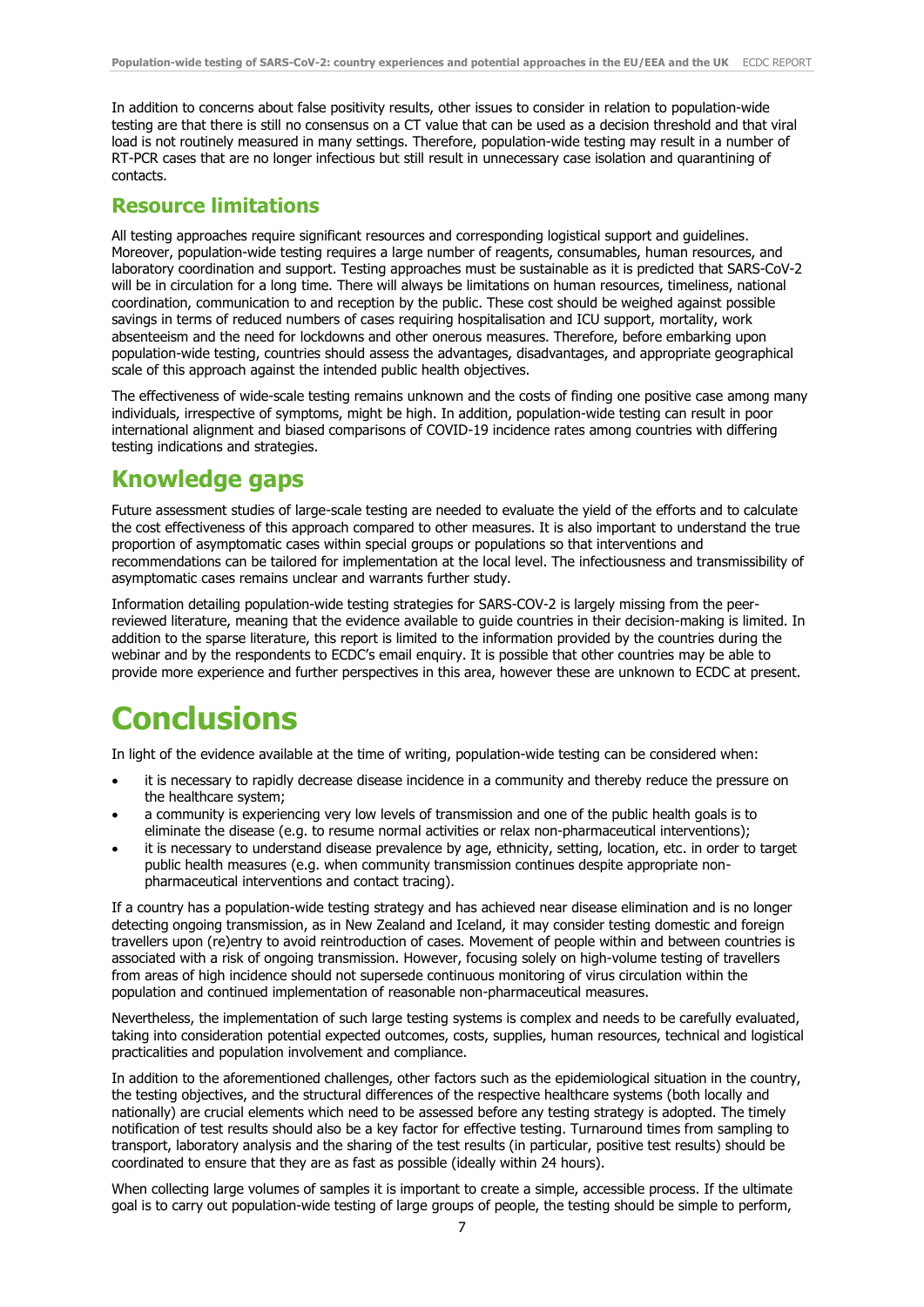free-of-charge to the patient, accurate and offer quick notification of results to the public health sector and the individual. In order for test results to be provided to large numbers of individuals in a timely manner, phone- or computer-based messaging strategies need to be established, along with strategies for notifying positive cases.

In order to conduct population-wide testing, in addition to having adequate resources and laboratory coordination in place, countries must also have sufficient public and political will for this strategy. No testing strategy should compromise the testing quality (including test turnaround time) for people who are at high risk of developing severe disease or suffering a fatal outcome (e.g. the elderly, residents of long-term care facilities or other vulnerable groups.) Population-wide testing, when paired with case isolation, physical distancing, and other public health measures, may be enough to significantly limit ongoing transmission. Ideally, the resources in place to carry out contact tracing should be able to maximise the impact of population-wide testing rather than just isolating identified laboratory-confirmed cases.

Considering all of the challenges and knowledge gaps, population-wide testing may be one tool that can be used according to the target objectives of the Member State. The high costs, intensive logistics, and considerable human and consumable resources needed to conduct a population-wide testing strategy may not be feasible, reasonable or a priority for all Member States. However, potentially, these costs may be balanced by the economic savings in terms of hospital admissions, deaths, reduced work absenteeism, and use of more appropriate, non-pharmaceutical interventions. Population-wide testing may allow society to function with fewer stringent measures in place, enabling people to live more freely under the terms of the 'new normal' brought about by the pandemic which is also beneficial for people's well-being.

Efforts are still ongoing to assess the impact and effectiveness of testing strategies. The results of these assessments are still unpublished in the peer-reviewed literature and the testing strategy remains a topic for further consideration and discussion.

Testing strategies should be adapted as new evidence emerges, based on the development of the pandemic, with the aim of offering high-volume testing interventions conducted in a timely manner.

### **ECDC contributors**

In alphabetical order: Cornelia Adlhoch, Eeva Broberg, Bruno Ciancio, Lisa Ferland, Tjede Funk, Lina Nerlander, Anastasia Pharris, Marc Struelens, Ivo Van Walle.

## **Special acknowledgement to the presenters at the webinar organised by ECDC**

In alphabetical order: Thomas Dentzer (Luxembourg), Andre Charlett (England), Liu Jiaming (Singapore), Bryan Kim (Republic of Korea), Vicky Lefevre (ECDC), Martin Mielke (Germany), Pasi Penttinen (ECDC), Marga Pons Salort (Imperial College London), Ute Wolff Sönksen (Denmark).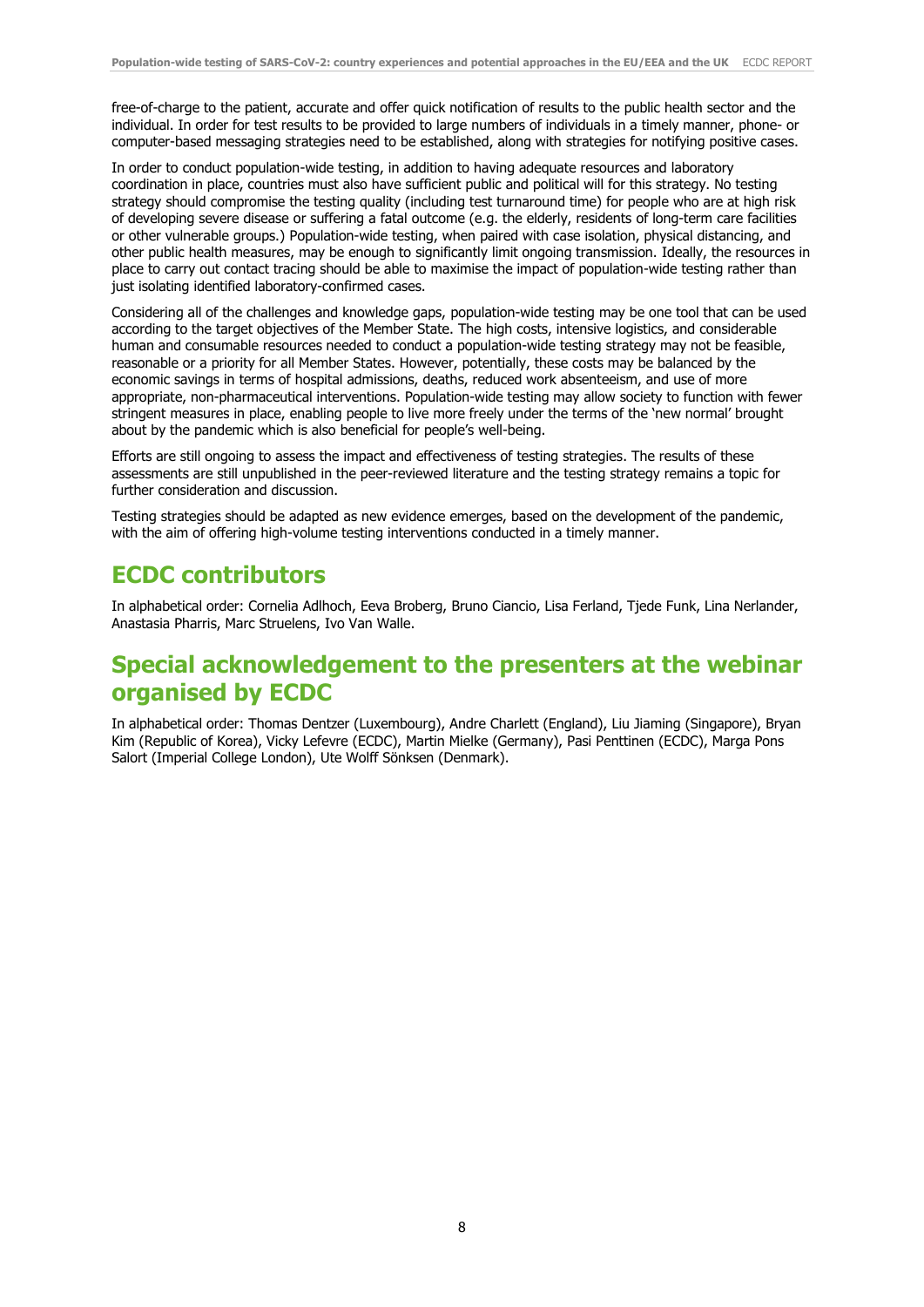## **References**

- 1. European Centre for Disease Prevention and Control (ECDC). Rapid Risk Assessment: Coronavirus disease 2019 (COVID-19) in the EU/EEA and the UK – eleventh update: resurgence of cases [Internet]. Stockholm: ECDC; 2020. Available from: [https://www.ecdc.europa.eu/en/publications-data/rapid-risk-assessment-coronavirus](https://www.ecdc.europa.eu/en/publications-data/rapid-risk-assessment-coronavirus-disease-2019-covid-19-eueea-and-uk-eleventh)[disease-2019-covid-19-eueea-and-uk-eleventh](https://www.ecdc.europa.eu/en/publications-data/rapid-risk-assessment-coronavirus-disease-2019-covid-19-eueea-and-uk-eleventh)
- 2. European Centre for Disease Prevention and Control (ECDC). Strategies for the surveillance of COVID-19 [Internet]. Stockholm: ECDC; 2020. Available from: [https://www.ecdc.europa.eu/en/publications-data/strategies](https://www.ecdc.europa.eu/en/publications-data/strategies-surveillance-covid-19)[surveillance-covid-19](https://www.ecdc.europa.eu/en/publications-data/strategies-surveillance-covid-19)
- 3. European Centre for Disease Prevention and Control (ECDC). Case definition for coronavirus disease 2019 (COVID-19) [Internet]. Stockholm: ECDC; 2020 [updated 29 May 2020; cited 10 August 2020]. Available from: <https://www.ecdc.europa.eu/en/covid-19/surveillance/case-definition>
- 4. European Centre for Disease Prevention and Control (ECDC). Surveillance of COVID-19 at long-term care facilities in the EU/EEA [Internet]. Stockholm: ECDC; 2020. Available from: [https://www.ecdc.europa.eu/en/publications](https://www.ecdc.europa.eu/en/publications-data/surveillance-COVID-19-long-term-care-facilities-EU-EEA)[data/surveillance-COVID-19-long-term-care-facilities-EU-EEA.](https://www.ecdc.europa.eu/en/publications-data/surveillance-COVID-19-long-term-care-facilities-EU-EEA)
- 5. European Centre for Disease Prevention and Control (ECDC). Download data on testing for COVID-19 by week and country [Internet]. Stockholm: ECDC; 2020 [updated 12 August 2020; cited 13 August 2020]. Available from: [https://www.ecdc.europa.eu/en/publications-data/covid-19-testing.](https://www.ecdc.europa.eu/en/publications-data/covid-19-testing)
- 6. Gudbjartsson DF, Helgason A, Jonsson H, Magnusson OT, Melsted P, Norddahl GL, et al. Spread of SARS-CoV-2 in the Icelandic Population. The New England Journal of Medicine. 2020 Jun 11;382(24):2302-15.
- 7. Park YJ, Choe YJ, Park O, Park SY, Kim Y-M, Kim J, et al. Contact tracing during coronavirus disease outbreak, South Korea, 2020. Emerg Infect Dis. 2020;26(10).
- 8. David N, Mash R. Community-based screening and testing for Coronavirus in Cape Town, South Africa. African Journal of Primary Health Care & Family Medicine. 2020;12(1):3.
- 9. Kwon KT, Ko JH, Shin H, Sung M, Kim JY. Drive-Through Screening Center for COVID-19: a Safe and Efficient Screening System against Massive Community Outbreak. Journal of Korean Medical Science. 2020 Mar 23;35(11):e123.
- 10. Shah A, Challener D, Tande AJ, Mahmood M, O'Horo JC, Berbari E, et al. Drive-Through Testing: A Unique, Efficient Method of Collecting Large Volume of Specimens During the SARS-CoV-2 (COVID-19) Pandemic. Mayo Clin Proc. 1 May 2020.
- 11. Kim E. Comparing the Operational Strategies of South Korea and Israel's Coronavirus Drive-Through Testing Centers and the Implications on Testing Capacity. Risk Management and Healthcare Policy. 2020;13:821-3.
- 12. European Commission. Covid-19 testing in public phone booths [Internet]. Brussels: European Commission [cited 12 August 2020]. Available from:<https://www.intelligentcitieschallenge.eu/covid-19-testing-public-phone-booths>
- 13. Massachusetts General Hospital. Innovation in Action: New Personal Protective Booths Improve COVID-19 Testing [Internet]. Boston: The General Hospital Corporation; 2020 [cited 12 August 2020]. Available from: <https://www.massgeneral.org/news/coronavirus/personal-protective-booths-improve-covid-19-testing>
- 14. The COVID Tracking Project. The public deserves the most complete data available about COVID-19 in the US. No official source is providing it, so we are. [Internet]. Washington: The Atlantic; 2020 [cited 13 August 2020]. Available from:<https://covidtracking.com/>
- 15. Quach H-L, Thi N-AH. COVID-19 in Vietnam: a lesson of pre-preparation. Journal of Clinical Virology. 2020:104379.
- 16. Normile D. Airport screening is largely futile, research shows. Science. 2020;367(6483):1177-8.
- 17. US Centers for Disease Control and Prevention (CDC). Migration and Border Health. Considerations for Health Screening for COVID-19 at Points of Entry [Internet]. Atlanta: CDC; 2020 [updated 23 June 2020; cited 11 August 2020]. Available from[: https://www.cdc.gov/coronavirus/2019-ncov/global-covid-19/migration-border-health.html](https://www.cdc.gov/coronavirus/2019-ncov/global-covid-19/migration-border-health.html)
- 18. European Centre for Disease Prevention and Control (ECDC). Methodology for estimating point prevalence of SARS-CoV-2 infection by pooled RT-PCR testing [Internet]. Stockholm: ECDC; 2020. Available from: [https://www.ecdc.europa.eu/en/publications-data/methodology-estimating-point-prevalence-sars-cov-2-infection](https://www.ecdc.europa.eu/en/publications-data/methodology-estimating-point-prevalence-sars-cov-2-infection-pooled-rt-pcr)[pooled-rt-pcr](https://www.ecdc.europa.eu/en/publications-data/methodology-estimating-point-prevalence-sars-cov-2-infection-pooled-rt-pcr)
- 19. de Wolff T, Pflüger D, Rehme M, Heuer J, Bittner M-I. Evaluation of Pool-Based Testing Approaches to Enable Population-wide Screening for COVID-19. arXiv preprint arXiv:200411851. 2020.
- 20. Mertens P, De Vos N, Martiny D, Jassoy C, Mirazimi A, Cuypers L, et al. Development and Potential Usefulness of the COVID-19 Ag Respi-Strip Diagnostic Assay in a Pandemic Context. Frontiers in Medicine. 8 May 2020;7(225).
- 21. European Centre for Disease Prevention and Control (ECDC). Contact tracing for COVID-19: current evidence, options for scale-up and an assessment of resources needed [Internet]. Stockholm: ECDC; 2020. Available from: [https://www.ecdc.europa.eu/en/publications-data/contact-tracing-covid-19-evidence-scale-up-assessment](https://www.ecdc.europa.eu/en/publications-data/contact-tracing-covid-19-evidence-scale-up-assessment-resources)[resources](https://www.ecdc.europa.eu/en/publications-data/contact-tracing-covid-19-evidence-scale-up-assessment-resources)
- 22. European Centre for Disease Prevention and Control (ECDC). Contact tracing: Public health management of persons, including healthcare workers, having had contact with COVID-19 cases in the European Union - second update [Internet]. Stockholm: ECDC; 2020. Available from[: https://www.ecdc.europa.eu/en/covid-19-contact](https://www.ecdc.europa.eu/en/covid-19-contact-tracing-public-health-management)[tracing-public-health-management](https://www.ecdc.europa.eu/en/covid-19-contact-tracing-public-health-management)
- 23. Gupta M, Mohanta SS, Rao A, Parameswaran GG, Agarwal M, Arora M, et al. Transmission dynamics of the COVID-19 epidemic in India and modelling optimal lockdown exit strategies. medRxiv. 2020.
- 24. Muenchhoff M, Mairhofer H, Nitschko H, Grzimek-Koschewa N, Hoffman D, Berger A et al. Multicentre comparison of quantitative PCR-based assays to detect SARS-CoV-2, Germany, March 2020. Eurosurveillance. 2020;25(24).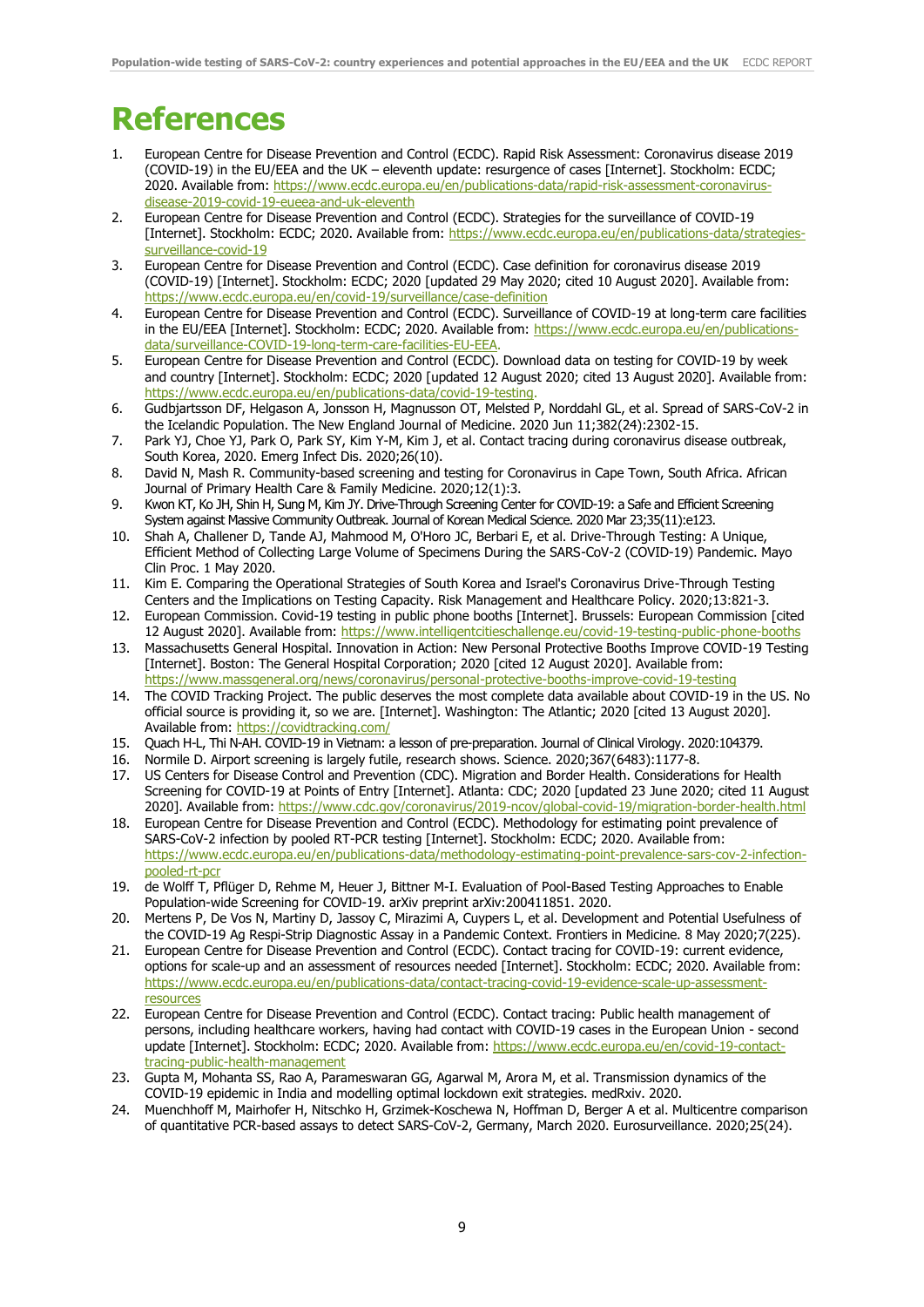## **Annex 1. Population-wide testing strategies in EU/EEA countries, the UK and selected non-EU countries**

#### **Table A. Responses to ECDC request concerning population-wide testing on 24 July 2020**

| <b>Country</b>  | <b>Wide</b><br>testing | <b>Comments</b>                                                                                                                                                                                                                                                                                                                                                                                                                                                                                                                                                                                                               |
|-----------------|------------------------|-------------------------------------------------------------------------------------------------------------------------------------------------------------------------------------------------------------------------------------------------------------------------------------------------------------------------------------------------------------------------------------------------------------------------------------------------------------------------------------------------------------------------------------------------------------------------------------------------------------------------------|
| Belgium         | No                     | No plan to organise a population-wide screening for asymptomatic individuals in<br>Belgium but we are conducting seroprevalence studies in samples of the population.<br>There is screening of asymptomatic persons in some domains (e.g. persons admitted<br>to hospitals or nursing homes, travellers from 'red' countries)                                                                                                                                                                                                                                                                                                 |
| <b>Bulgaria</b> | <b>No</b>              | Screening high-risk people in other settings by RT-PCR for different administrative<br>reasons (e.g. travel abroad, work requirements, admittance to hospital)                                                                                                                                                                                                                                                                                                                                                                                                                                                                |
| Croatia         | <b>No</b>              | We do not plan to conduct population-wide screening for asymptomatic individuals in<br>Croatia. However, a substantial number of asymptomatic individuals are tested by<br>PCR for different administrative reasons (e.g. travel abroad, work requirements,<br>admittance to hospital).                                                                                                                                                                                                                                                                                                                                       |
| Czechia         | <b>No</b>              |                                                                                                                                                                                                                                                                                                                                                                                                                                                                                                                                                                                                                               |
| <b>Denmark</b>  | Yes                    | Testing is freely available on a voluntary basis for all Danish citizens irrespective of<br>symptoms. See details in webinar summary above.                                                                                                                                                                                                                                                                                                                                                                                                                                                                                   |
| Finland         | No                     |                                                                                                                                                                                                                                                                                                                                                                                                                                                                                                                                                                                                                               |
| France          | Yes                    | Extensive screening campaigns are currently being implemented in certain<br>$\bullet$<br>areas of the territory where clusters or over-incidence may be reported. The<br>entire population is then invited to come and be tested, whether symptomatic<br>or asymptomatic and whether or not they have been in at-risk contact with a<br>case of COVID-19.<br>Mobile screening centres are also located in places where there is a mix and/or<br>high population density (touristic cities, etc.).<br>All tests are free, without prescription and most of the time without<br>appointment.                                    |
| Germany         | Yes                    | Germany follows a risk-based test strategy, including incoming travellers, alongside<br>population-based studies and investigations in high-incidence areas<br>Published testing strategy:<br>https://www.rki.de/DE/Content/InfAZ/N/Neuartiges Coronavirus/Teststrategie/Nat-<br>Teststrat.html<br>Subnational testing (pages 20-22):<br>https://www.rki.de/DE/Content/InfAZ/N/Neuartiges Coronavirus/Laborkapazitaeten.p<br>df? blob=publicationFile<br>Antibody studies:<br>https://www.rki.de/DE/Content/InfAZ/N/Neuartiges Coronavirus/Projekte RKI/Antiko<br>erper-Studien.html<br>See details in webinar summary above. |
| Ireland         | No                     | Serial screening of healthcare workers in nursing homes.                                                                                                                                                                                                                                                                                                                                                                                                                                                                                                                                                                      |
| Latvia          | No                     |                                                                                                                                                                                                                                                                                                                                                                                                                                                                                                                                                                                                                               |
| Liechtenstein   | No                     | Regular screening for asymptomatic healthcare workers in hospitals and nursing<br>homes but only one person has been identified as a case when they were<br>asymptomatic and the healthcare workers are becoming less cooperative (had enough<br>of the tests).                                                                                                                                                                                                                                                                                                                                                               |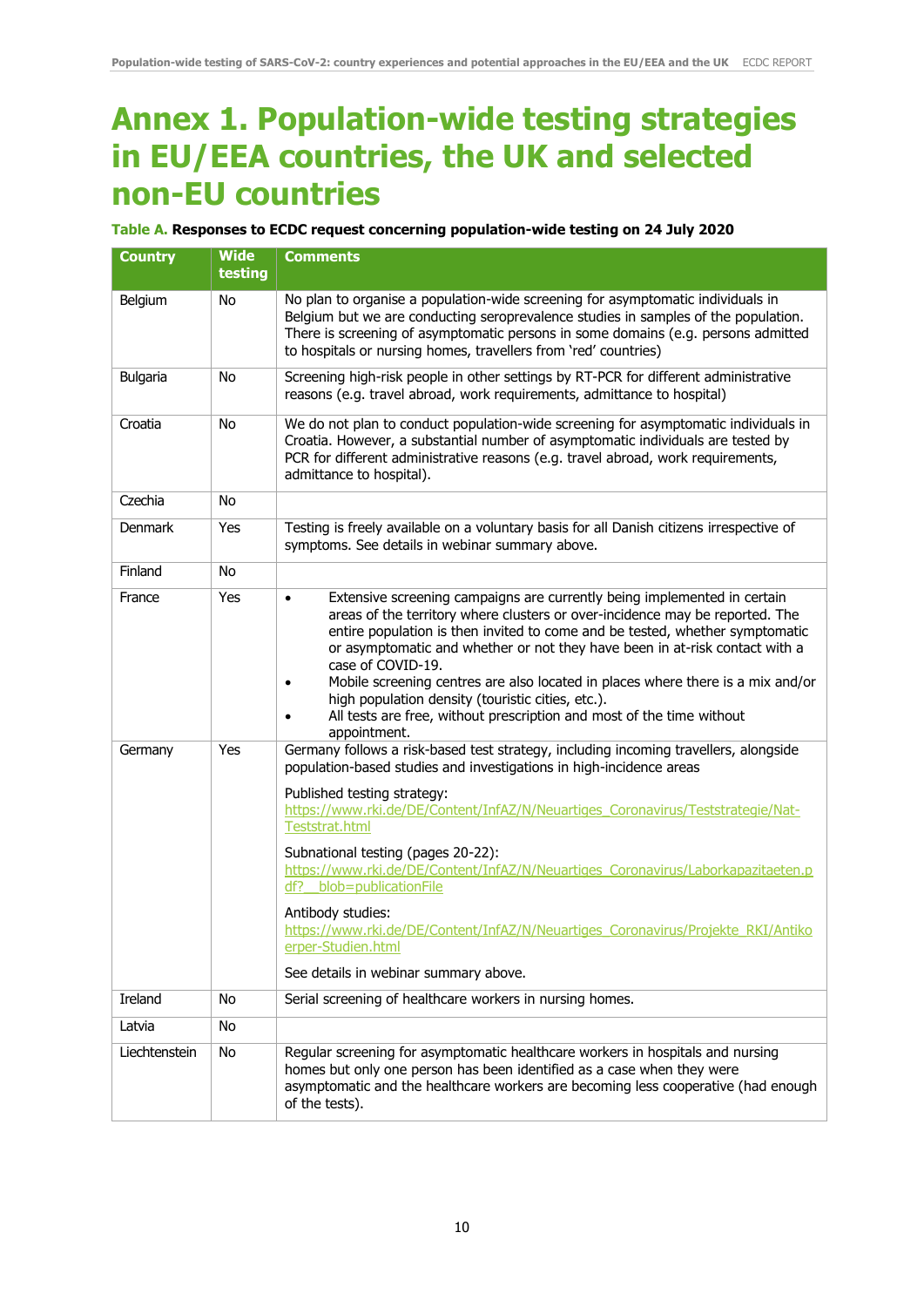| <b>Country</b> | <b>Wide</b><br>testing | <b>Comments</b>                                                                                                                                                                                                                                                                                                                                                                                                                                |
|----------------|------------------------|------------------------------------------------------------------------------------------------------------------------------------------------------------------------------------------------------------------------------------------------------------------------------------------------------------------------------------------------------------------------------------------------------------------------------------------------|
| Lithuania      | Yes                    | Lithuania examines asymptomatic individuals, high-risk and low-risk municipalities are<br>announced on a weekly basis, and testing of health care workers is performed<br>accordingly.                                                                                                                                                                                                                                                         |
|                |                        | Targeted prophylactic studies for COVID-19 (coronavirus infection) are organised<br>according to municipal epidemiological indicators (14-day total disease rate per<br>100 thousand population):                                                                                                                                                                                                                                              |
|                |                        | For low-risk municipalities, if at least one of the following criteria is met:                                                                                                                                                                                                                                                                                                                                                                 |
|                |                        | total morbidity level per 100 thousand population in the municipality is less<br>than or equal to the total morbidity per 100 thousand population in Lithuania<br>within 14 days;<br>the 14-day total morbidity rate per 100 thousand population in the municipality<br>is less than or equal to 5;<br>no more than one case of COVID-19 disease (coronavirus infection) has been<br>$\bullet$<br>detected in the municipality within 14 days. |
|                |                        | For high-risk municipalities, if all the criteria are met:                                                                                                                                                                                                                                                                                                                                                                                     |
|                |                        | the 14-day total morbidity rate per 100 thousand inhabitants in the<br>$\bullet$<br>municipality is higher than the total 14-day total morbidity rate per 100<br>thousand in Lithuania population;<br>the 14-day total morbidity rate per 100 thousand inhabitants in the                                                                                                                                                                      |
|                |                        | municipality is higher than 5;<br>more than one case of COVID-19 (coronavirus infection) was detected in the<br>$\bullet$<br>municipality within 14 days.                                                                                                                                                                                                                                                                                      |
|                |                        | if the municipality is classified as a low-risk municipality, between 2% and 5%<br>per week must be surveyed, and if the municipality is classified as a high-risk<br>municipality, between 15% and 20% must be surveyed, personal health care<br>or social care workers and pharmacists.                                                                                                                                                      |
|                |                        | In Lithuanian municipalities, which are classified as high-risk in terms of COVID-19<br>morbidity, preventive screening for SARS-Cov-2 is organised for different groups of<br>people working in trade, pharmacy, educational institutions and others. The groups of<br>people to be surveyed are decided by the municipalities.                                                                                                               |
| Luxembourg     | Yes                    | See details in webinar summary above. Published testing strategy:<br>https://quichet.public.lu/en/citoyens/sante-social/coronavirus/depistage-covid-19.html                                                                                                                                                                                                                                                                                    |
| Malta          | Yes                    | Random swabbing of healthcare workers, staff in elderly care homes, police, armed<br>forces, etc.                                                                                                                                                                                                                                                                                                                                              |
| Moldova        | No                     | Planning a seroprevalence study of the general population in August-September 2020.                                                                                                                                                                                                                                                                                                                                                            |
| Netherlands    | No                     | Two systems of serological surveys that are repeated every few months; one among<br>blood donors, and one among a random sample of the general population.                                                                                                                                                                                                                                                                                     |
|                |                        | No screening programmes for asymptomatic individuals using molecular testing.                                                                                                                                                                                                                                                                                                                                                                  |
| Norway         | No                     | In Norway, there is currently no ongoing population-wide screening for COVID-19 in<br>asymptomatic individuals.                                                                                                                                                                                                                                                                                                                                |
|                |                        | It is only recommended to test asymptomatic individuals under special circumstances,<br>described here: https://www.fhi.no/en/op/novel-coronavirus-facts-advice/testing-and-<br>follow-up/test-criteria-for-coronavirus/                                                                                                                                                                                                                       |
|                |                        | We are currently revising these criteria and consider soon to include all individuals<br>that may been exposed to infection. This will most likely include all people that have<br>travelled to a country with a high infection burden ('red country' which requires<br>quarantine, for definition see here https://www.fhi.no/en/op/novel-coronavirus-facts-<br>advice/facts-and-general-advice/travel-advice-COVID19()                       |
|                |                        | We also plan to examine the infection prevalence in Norway this autumn in a<br>nationwide study based on representative sampling from the Norwegian Mother,<br>Father and Child Cohort Study (MoBa). It has not yet been determined what kind of<br>samples will be collected from the participants, but most likely, saliva or respiratory<br>samples will be collected for PCR analyses.                                                     |